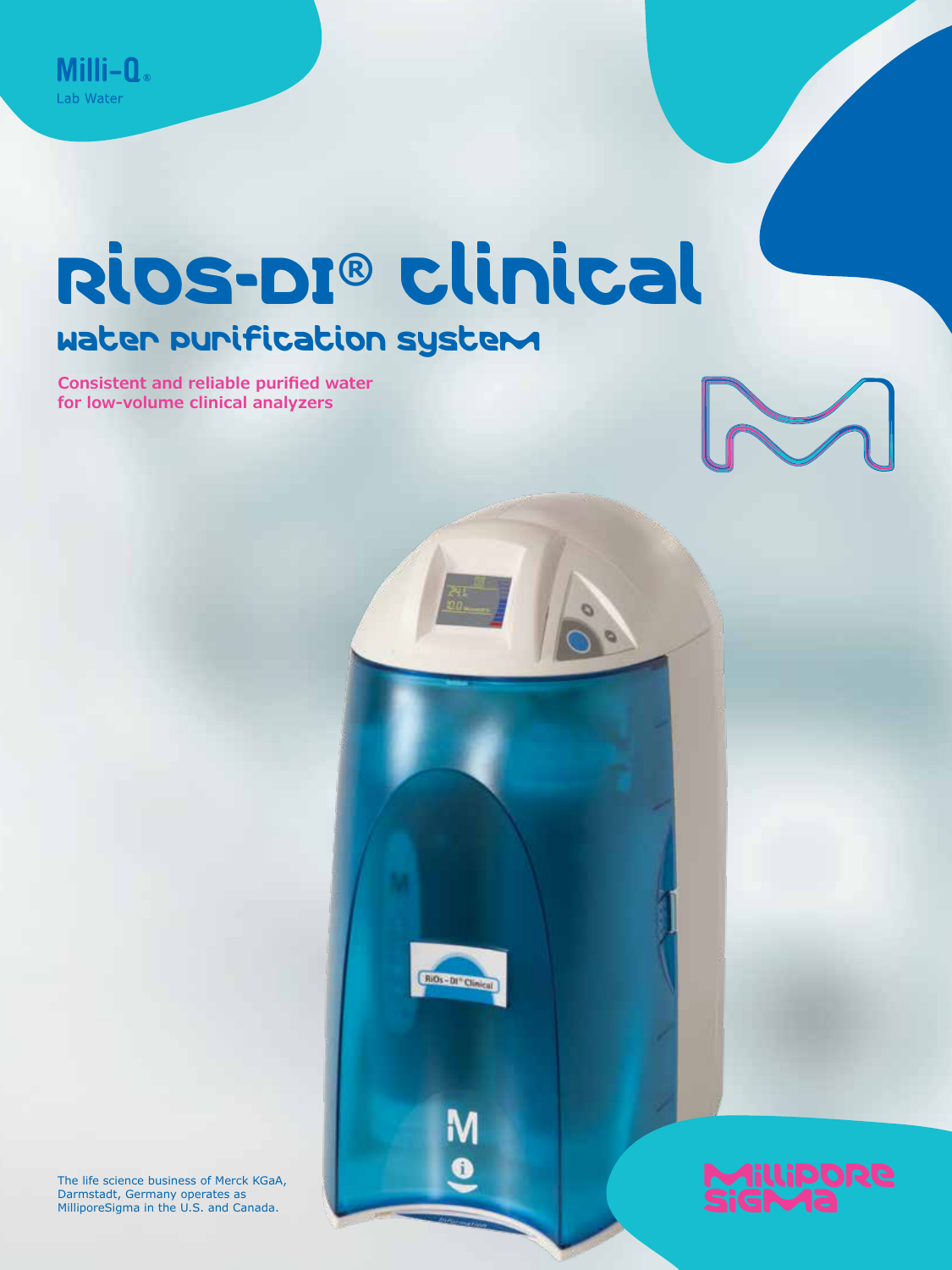# A compact & low maintenance water purification system

# **For clinical analyzers with pure water needs up to 30 L daily**

The RiOs-DI® Clinical system is a very compact solution specifically designed for low-volume analyzers. The system efficiently combines reverse osmosis (RO) technology with deionization (DI) resins to produce CLSI® Special Reagent Water (SRW).

With high resistivity and low TOC (typically > 10 MΩ.cm @ 25°C and < 50 ppb before storage, respectively), product water is of higher quality than either water produced by stills or service DI water. Product water can be stored in the system's integrated 6 L reservoir.

## **Ready for use with your analyzer**

## **Easy to install**

In order to minimize capital investment, RiOs-DI® Clinical systems have been designed to enable you to install them yourself. However, as with all our systems, on your request, our dedicated and certified engineers can provide this service.

#### **Saves space**

With its integrated 6-liter reservoir, the RiOs-DI® Clinical system can easily be installed anywhere in your lab. For low-volume analyzers requiring between 10-30 L/day, the RiOs-DI<sup>®</sup> Clinical system is the answer to your purified water needs.

## **Key benefits:**

- Specifically designed to feed clinical analyzers
- Provides an efficient alternative to buying and storing bottled water
- Economical system allows substantial cost savings
- Eliminates the need to constantly and manually refill pure water reservoirs or storage tanks
- Produces a consistent and reliable supply of pure water

#### **Facilitates your work in the clinical environment**

Pure water is a clinical reagent and should be monitored as any other reagent in the clinical environment. With our extensive experience in water purification technologies and laboratory applications, you can be sure that the RiOs-DI® Clinical system offers a reliable, compact and easy-to-use solution for your analyzer.

#### **System status at a glance**

The at-a-glance color graphic display clearly indicates system parameters, showing all the information you need regarding water quality, system functions and water level in the reservoir.



# **Information at your fingertips**

Should you need it, you'll find a handy *Quick Reference Guide* in the system base, instantly giving you all the essential information you may require.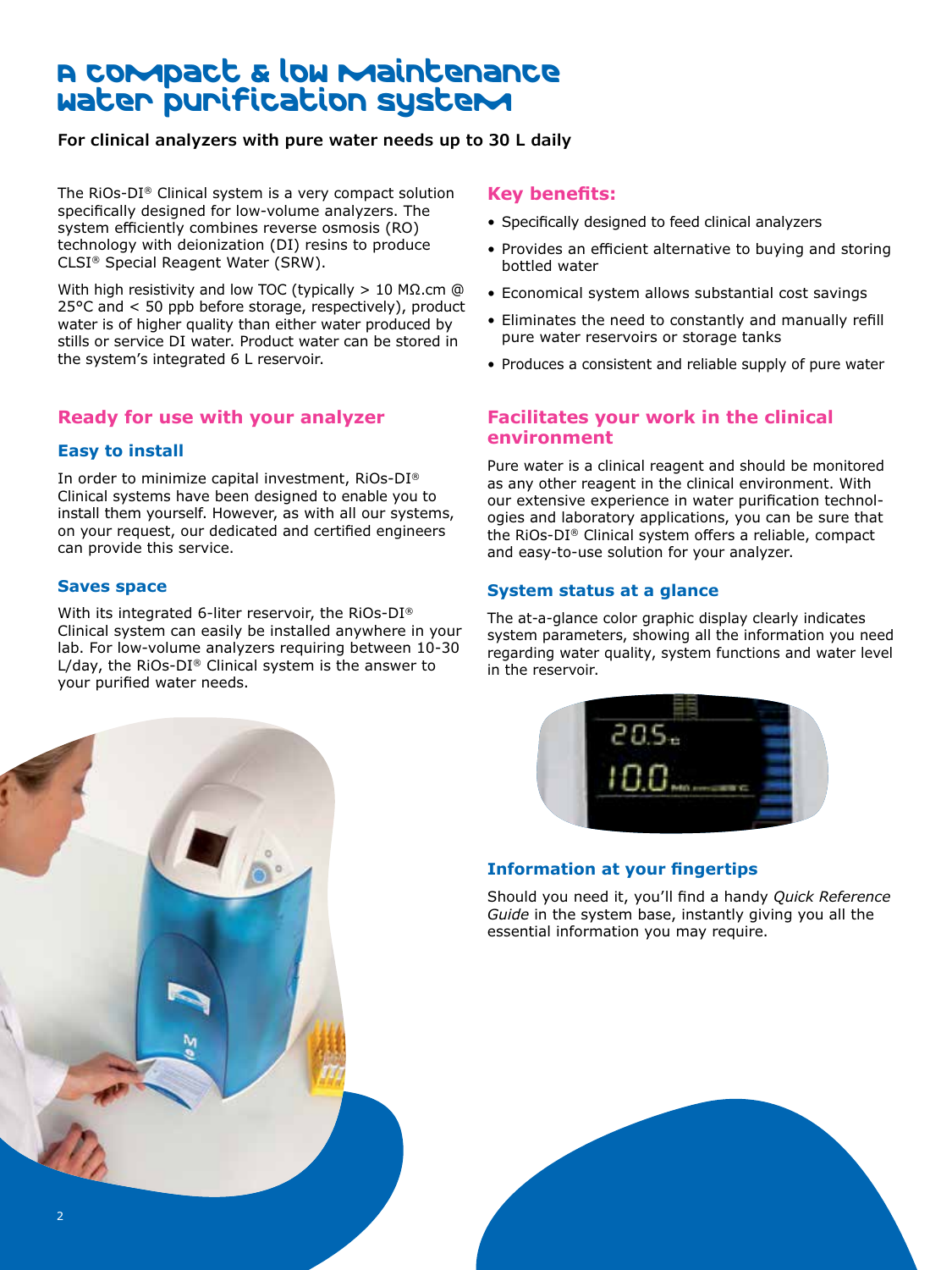# Quality Solutions

## **Easy to maintain**

At the heart of the RiOs-DI® Clinical solution is the all-inone SmartPak® RODI cartridge that combines the different purification technologies. A single, quick pack change is all the maintenance needed! Following an automatic flush cycle, the system sets itself up to produce optimal quality water. Additionally, the color graphic screen automatically displays a reminder when the pack change is needed. The pack change takes just a few minutes, avoiding any downtime for your analyzer.

#### **Low bacteria levels**

The RiOs-DI® Clinical system's built-in UV lamp (254 nm) ensures low bacteria levels before storage, with typically > 99% of microorganisms rejected (log reduction value 5, LRV 5).

1

 $\overline{2}$ 

3

4

5

6

# **Flow Schematic**

- 1. Potable (tap) water feed
- 2. Booster pump to increase flow rate and rejection of contaminants by RO membrane
- 3. SmartPak® RODI cartridge first stage:
	- Pretreatment for Reverse Osmosis cartridge protection
	- Reverse Osmosis cartridge for removal of ions (> 94%), organics, particulates and colloids (> 99%) typically.
- 4. SmartPak® RODI cartridge second stage:
	- Mixed bed ion-exchange resin for removal of remaining ions
	- Organex for removal of ionic and organic trace contaminants
- 5. Resistivity cell
- 6. High efficiency UV lamp (254 nm) for bacteria destruction (LRV 5)
- 7. Tank for pure water storage
- 8. Analyzer

MilliporeSigma delivers a broad and innovative range of systems for clinical and immunochemistry instruments that improve laboratory productivity and ensure accurate daily results. Our clinical products benefit users in hospitals, physicians' offices, reference and forensic labs, as well as diagnostic manufacturers.

Our Life Science division provides innovative tools, services and biological reagents that drive advancements in biomedical and academic research, as well as support the discovery and development of new pharmaceuticals. Our customers work in leading research laboratories across a variety of industries throughout the world. We help to improve laboratory productivity and efficiency through optimized workflows. The state of the state of the state of the state of the state of the state of the

8

7

 $\overline{\phantom{a}}$